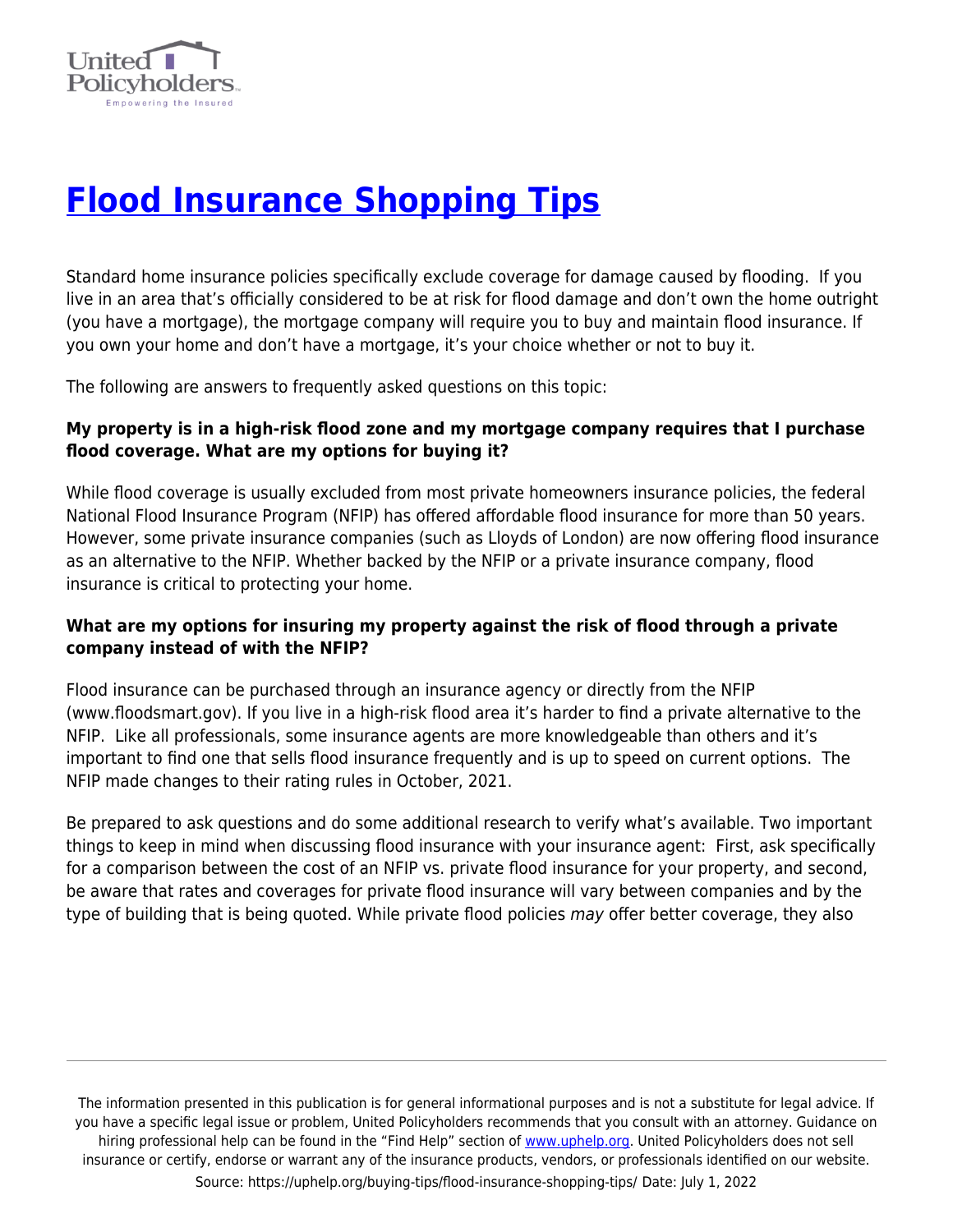

may contain exclusions and limits that make them inferior to an NFIP policy. That's why we recommend that you obtain quotes for both and compare what they do and don't cover as best you can.

### **Is private flood insurance available in every state?**

Yes, some form of private flood insurance is available in every state. There are over 150 companies offering private flood insurance nationwide, so odds are at least a few are operating in your state. Your local agent should have access to at least one NFIP alternative for you to consider.

## **Does my mortgage company have to accept a private flood policy?**

Yes. As of July 1, 2019, federal regulations require banks to accept private flood policies as long as the coverage offered is as broad or broader than that afforded by an NFIP policy. These federal regulations provide the minimum terms and coverages a flood insurance policy must provide for a lender to accept it. Confirm with your mortgage company before finalizing the insurance purchase. Note: FHA lending still does not accept private flood insurance, although this will change in the future.

## **How do I know if I have the appropriate type and amount of coverage?**

Ideally your policy limits should be adequate to insure your assets to their replacement value in the event of a total loss. However, the maximum you can insure your home for through the NFIP is \$250k, (\$100k for contents). Private flood policies can cover more than that maximum, but may not be affordable. Your insurance agent should be able to offer you guidance. Ask to see the policy before you finalize and review limits or exclusions with the agent or company representative. Note: Your mortgage company may need to see the full policy, so encourage your agent to cooperate with them to ensure a smoother process.

#### **If I currently have an NFIP policy in force, is there a risk to leaving the NFIP?**

Yes. If you leave the NFIP for a period of time you will no longer be eligible for certain discounts. An informed insurance agent should be able to explain this and help you evaluate your best option.

#### **What is the waiting period before my flood insurance goes into effect?**

The information presented in this publication is for general informational purposes and is not a substitute for legal advice. If you have a specific legal issue or problem, United Policyholders recommends that you consult with an attorney. Guidance on hiring professional help can be found in the "Find Help" section of [www.uphelp.org.](http://www.uphelp.org/) United Policyholders does not sell insurance or certify, endorse or warrant any of the insurance products, vendors, or professionals identified on our website. Source: https://uphelp.org/buying-tips/flood-insurance-shopping-tips/ Date: July 1, 2022